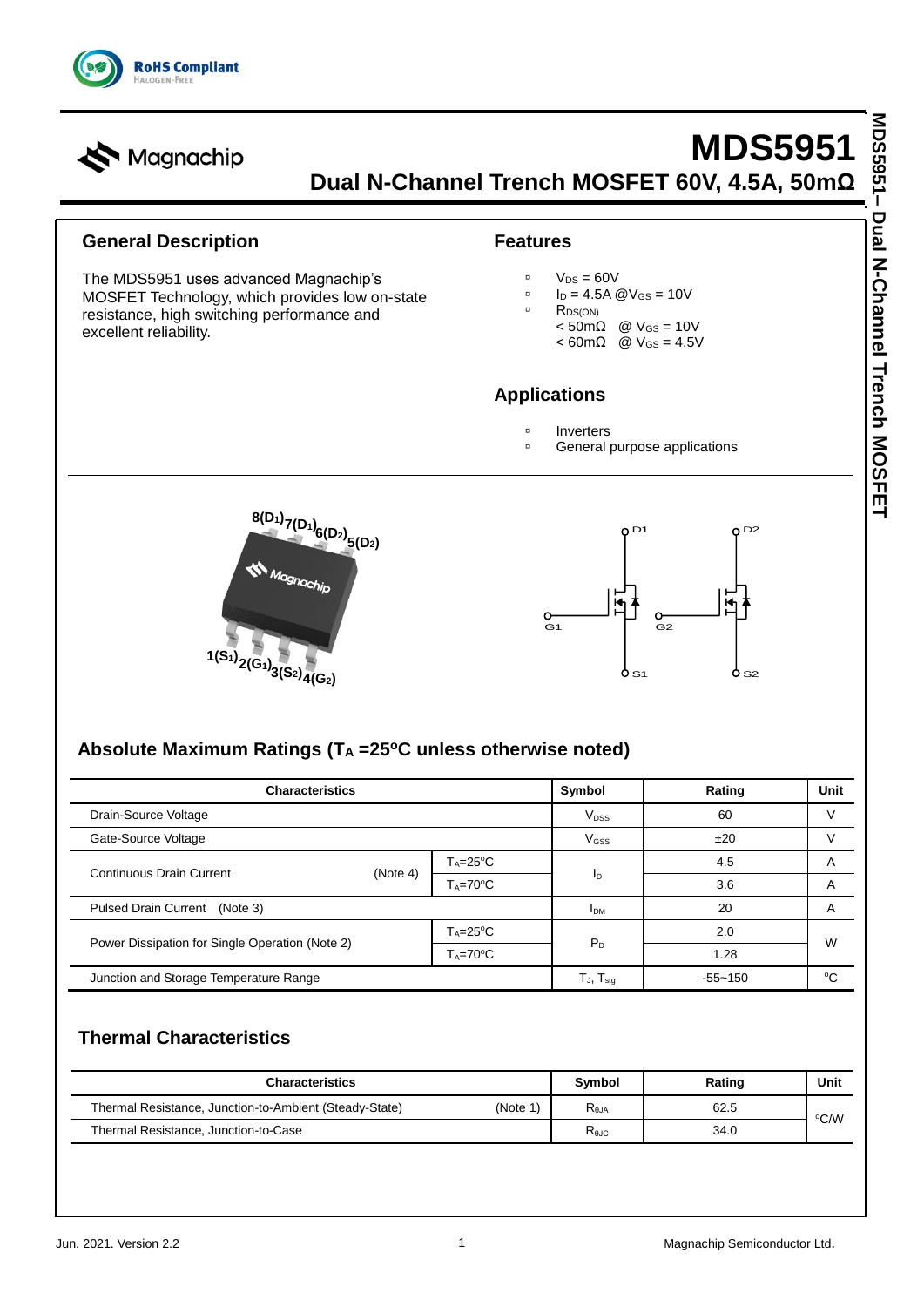## **Ordering Information**

| <b>Part Number</b> | Temp. Range    | Package | Packing     | <b>RoHS Status</b> |
|--------------------|----------------|---------|-------------|--------------------|
| MDS5951URH         | $-55 - 150$ °C | SOIC-8  | Tape & Reel | Halogen Free       |

### **Electrical Characteristics (T<sup>A</sup> =25<sup>o</sup>C unless otherwise noted)**

| <b>Characteristics</b>                         | Symbol           | <b>Test Condition</b>                          |                | <b>Typ</b>     | <b>Max</b>               | Unit   |  |
|------------------------------------------------|------------------|------------------------------------------------|----------------|----------------|--------------------------|--------|--|
| <b>Static Characteristics</b>                  |                  |                                                |                |                |                          |        |  |
| Drain-Source Breakdown Voltage                 | $BV_{DSS}$       | $I_D = 250 \mu A$ , $V_{GS} = 0V$              | 60             |                | $\overline{\phantom{a}}$ | V      |  |
| Gate Threshold Voltage                         | $V_{GS(th)}$     | $V_{DS} = V_{GS}$ , $I_D = 250 \mu A$          | 1.0            | 2.0            | 3.0                      |        |  |
| Zero Gate Voltage Drain Current                | $I_{DSS}$        | $V_{DS} = 60V$ , $V_{GS} = 0V$                 | $\blacksquare$ | $\blacksquare$ | 1                        | μA     |  |
| Gate Leakage Current                           | lgss             | $V_{GS} = \pm 20V$ , $V_{DS} = 0V$             | $\blacksquare$ | $\blacksquare$ | 0.1                      |        |  |
|                                                |                  | $V_{GS} = 10V$ , $I_D = 4.5A$                  | $\blacksquare$ | 38             | 50                       |        |  |
| Drain-Source ON Resistance                     | $R_{DS(ON)}$     | $V_{GS} = 4.5V$ , $I_D = 3.0A$                 | $\blacksquare$ | 46             | 60                       | mΩ     |  |
| Forward Transconductance                       | $g_{FS}$         | $V_{DS} = 10V$ , $I_D = 3.3A$                  | $\overline{a}$ | 11             | $\overline{a}$           | S      |  |
| <b>Dynamic Characteristics</b>                 |                  |                                                |                |                |                          |        |  |
| Total Gate Charge (V <sub>gs</sub> =10V)       |                  | $V_{DS}$ = 30V, $I_D$ = 4.5A, $V_{GS}$ = 10V   | $\blacksquare$ | 9.0            | 10.5                     | nC     |  |
| Total Gate Charge (V <sub>gs</sub> =4.5V)      | $Q_q$            |                                                |                | 4.4            |                          |        |  |
| Gate-Source Charge                             | $Q_{qs}$         |                                                | $\blacksquare$ | 1.5            | L,                       |        |  |
| Gate-Drain Charge                              | $Q_{qd}$         |                                                | $\blacksquare$ | 2.0            | L,                       |        |  |
| Input Capacitance                              | $C_{iss}$        |                                                | $\blacksquare$ | 420            | $\overline{a}$           |        |  |
| Reverse Transfer Capacitance                   | C <sub>rss</sub> | $V_{DS} = 30V$ , $V_{GS} = 0V$ , $f = 1.0 MHz$ |                | 25             | $\blacksquare$           | pF     |  |
| <b>Output Capacitance</b>                      | $C_{\text{oss}}$ |                                                | $\blacksquare$ | 50             | $\blacksquare$           |        |  |
| Turn-On Delay Time                             | $t_{d(on)}$      |                                                | $\sim$         | 4.5            | $\blacksquare$           |        |  |
| Turn-On Rise Time                              | $t_{r}$          | $V_{GS} = 10V$ , $V_{DS} = 30V$ ,              | $\blacksquare$ | 20             | $\blacksquare$           | ns     |  |
| Turn-Off Delay Time                            | $t_{d(off)}$     | $R_L = 6.7 \Omega$ , $R_{GEN} = 5 \Omega$      | $\blacksquare$ | 15             | $\blacksquare$           |        |  |
| <b>Turn-Off Fall Time</b>                      | $t_{\rm f}$      |                                                | $\overline{a}$ | 9.5            | $\mathbf{r}$             |        |  |
| <b>Drain-Source Body Diode Characteristics</b> |                  |                                                |                |                |                          |        |  |
| Source-Drain Diode Forward Voltage             | $V_{SD}$         | $I_S = 1.0A$ , $V_{GS} = 0V$                   | $\blacksquare$ | 0.7            | 1.1                      | $\vee$ |  |
| Body Diode Reverse Recovery Time               | $t_{rr}$         |                                                | $\blacksquare$ | 21             | 30                       | ns     |  |
| Body Diode Reverse Recovery Charge             | $Q_{rr}$         | $I_F = 4.5A$ , di/dt = 100A/us                 | $\blacksquare$ | 25             | $\overline{\phantom{a}}$ | nC     |  |

Note :

1. Surface mounted RF4 board with 2oz. Copper. PDSM is based on R  $_{6JA}$  and the maximum allowed junction temperature of 150°C.

2. PD is based on T  $_{J(MAX)}$  =150°C, using R  $_{\theta$ JA,

3. Pulse test: pulse width ≤300us, duty cycle≤2%, pulse width limited by junction temperature T J(MAX) =150°C.

4. Static characteristics are obtained using <300 μs pulses, duty cycle 0.5% max.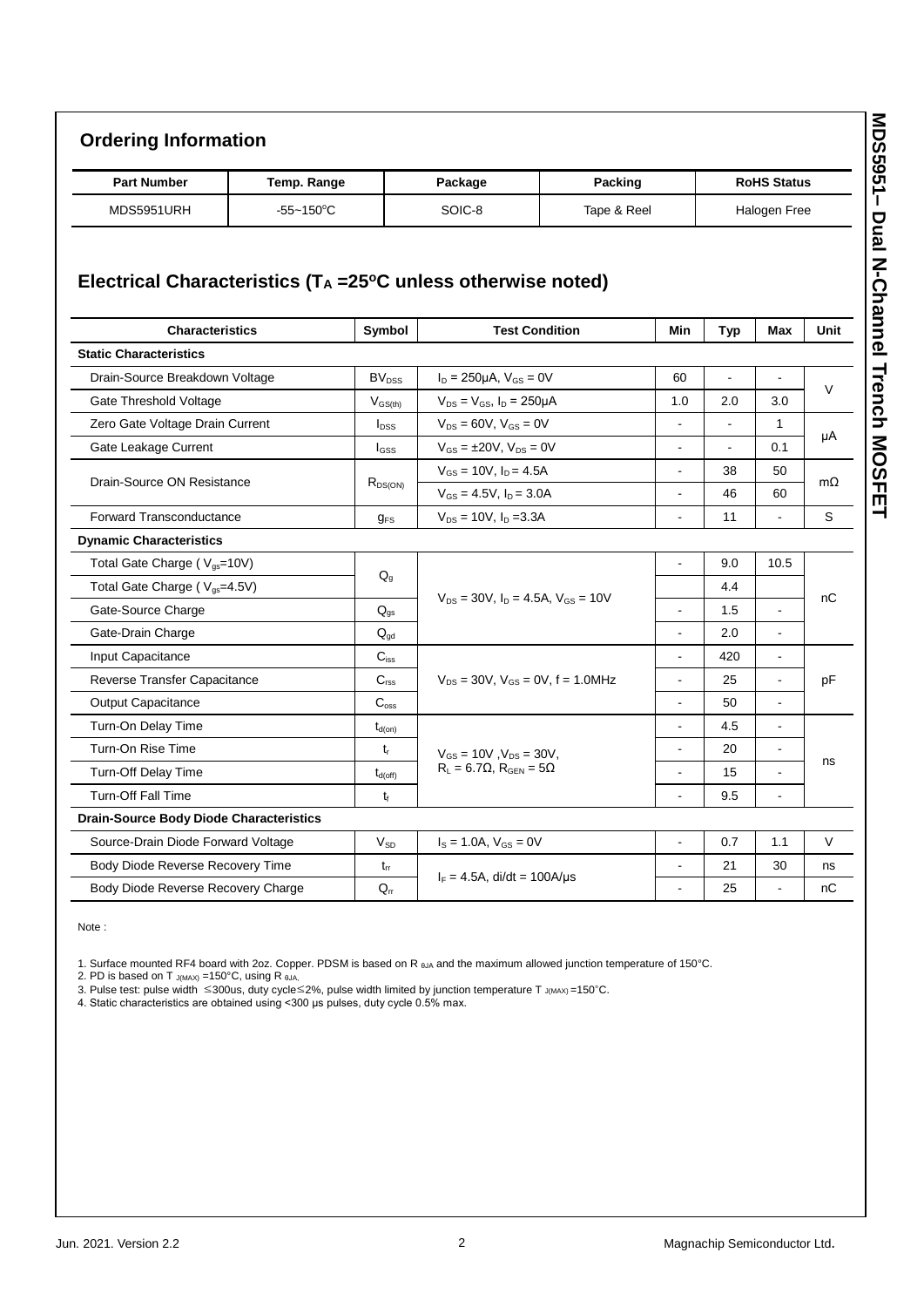**MDS5951 – Dual N-Channel Trench MOSFET**

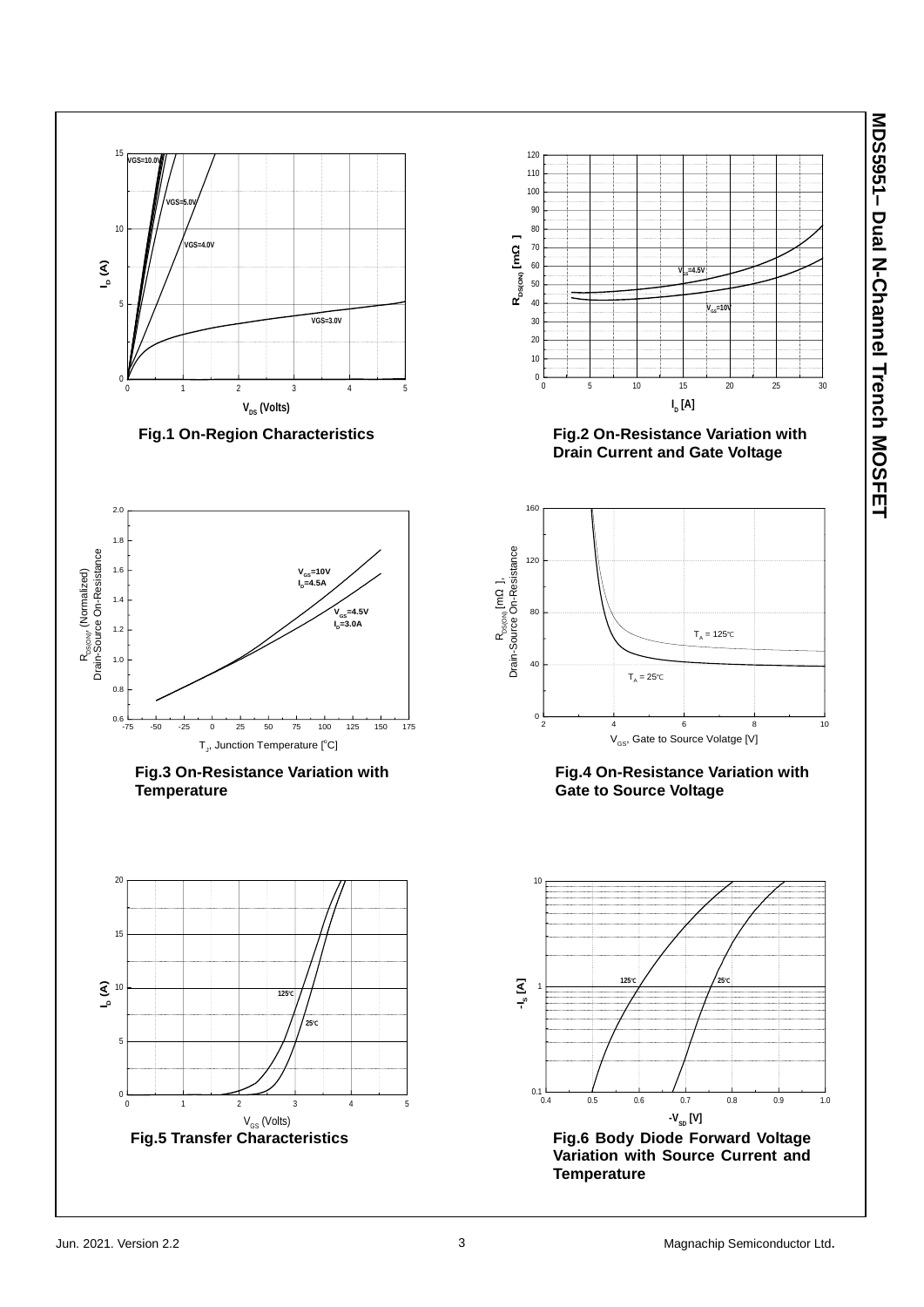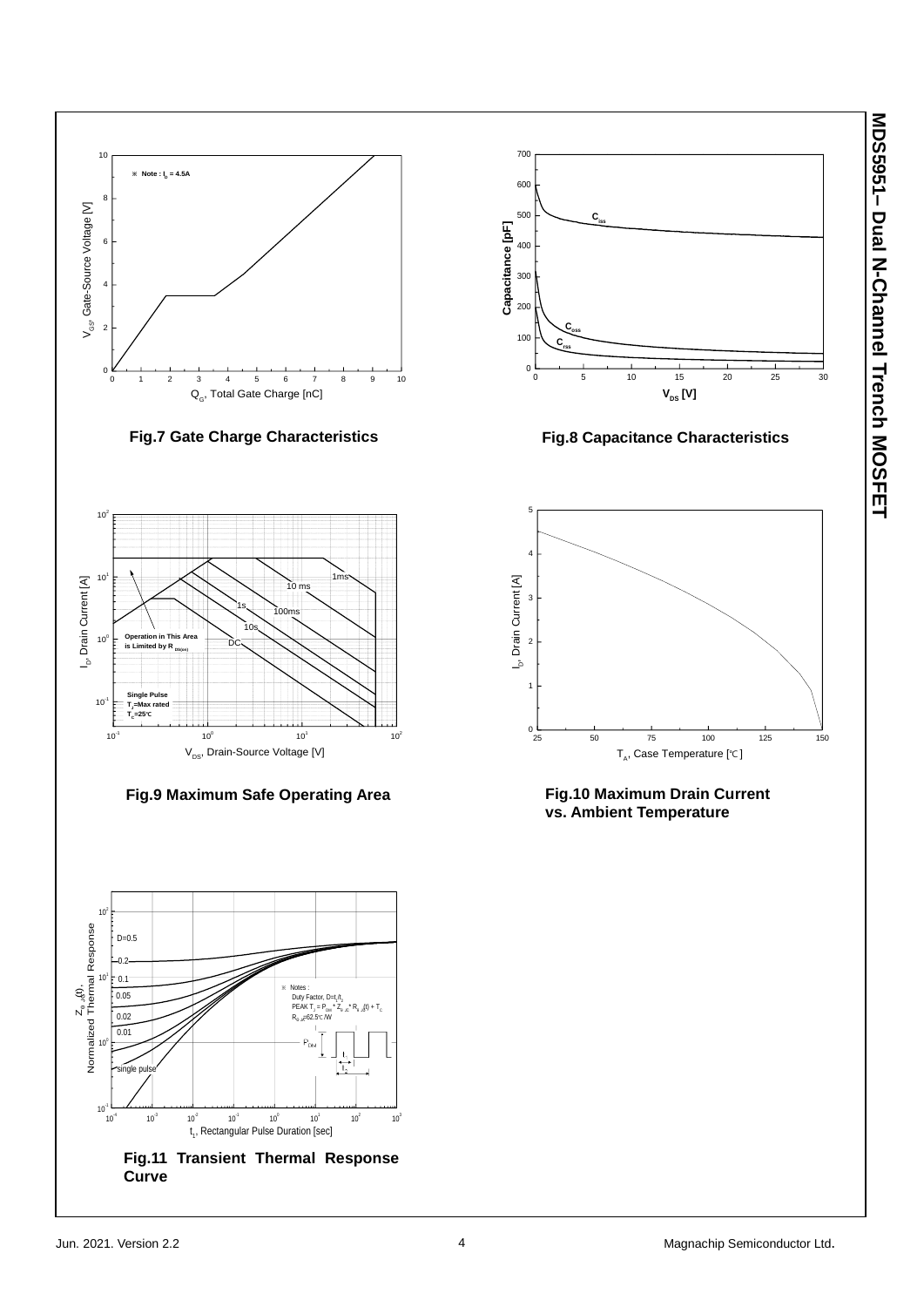### **Physical Dimensions**

### **SOIC-8L**

#### **Dimensions are in millimeters unless otherwise specified**





|      | <b>MILLIMETERS</b> |       |                           |  |  |
|------|--------------------|-------|---------------------------|--|--|
| DIM. | MIN.               | NOM.  | MAX.                      |  |  |
| A    | 1.35               | 1.55  | 1.75                      |  |  |
| A(1) | 0.10               | 0.175 | 0.25                      |  |  |
| в    | 0.38               | 0.445 | 0.51                      |  |  |
| с    | 0.19               | 0.22  | 0.25                      |  |  |
| D    | 4.80               | 4.90  | 5.00                      |  |  |
| Ε    | 3.80               | 3.90  | 4.00                      |  |  |
| e    | 1.27 BSC           |       |                           |  |  |
| н    | 5.80               | 6.00  | 6.20                      |  |  |
| Ł    | 0.50               | 0.715 | 0.93                      |  |  |
| α    | ث                  | 4°    | $\mathbf{S}^{\mathrm{e}}$ |  |  |
| h    | 0.25               | 0.375 | 0.50                      |  |  |



Note : Package body size, length and width do not include mold flash, protrusions and gate burrs.